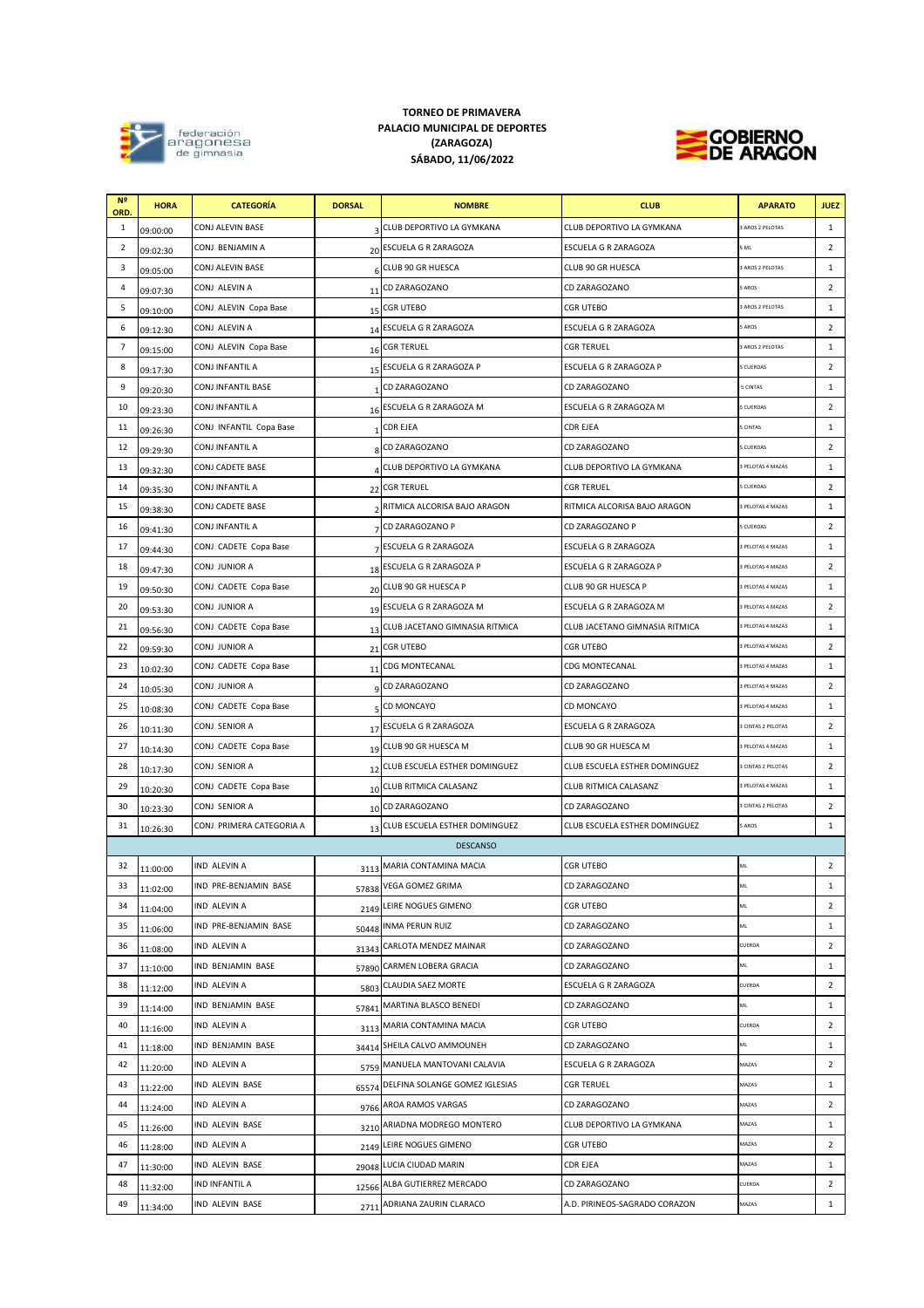| 50  | 11:36:00                                  | IND INFANTIL A                     | 5727        | IXEYA GARCIA FLETA                  | <b>CGR UTEBO</b>                               | CUERDA       | $\overline{2}$                 |  |  |  |
|-----|-------------------------------------------|------------------------------------|-------------|-------------------------------------|------------------------------------------------|--------------|--------------------------------|--|--|--|
| 51  | 11:38:00                                  | IND ALEVIN BASE                    |             | 3198 PAULA GARCIA FELEZ             | CLUB DEPORTIVO LA GYMKANA                      | MAZAS        | 1                              |  |  |  |
| 52  | 11:40:00                                  | IND INFANTIL A                     |             | 937 LAURA GUIU CORPAS               | ESCUELA G R ZARAGOZA                           | CUERDA       | $\overline{2}$                 |  |  |  |
| 53  | 11:42:00                                  | IND ALEVIN Copa Base               |             | 1498 AITANA MORALES MORA            | <b>CGR UTEBO</b>                               | ARO          | 1                              |  |  |  |
| 54  | 11:44:00                                  | IND INFANTIL A                     |             | 1485 JIMENA PEREZ GARCIA            | <b>CGR UTEBO</b>                               | MAZAS        | $\overline{2}$                 |  |  |  |
| 55  | 11:46:00                                  | IND INFANTIL BASE                  |             | 50200 DANIELA HINESTROSA CORUJO     | C 2000 GR BARBASTRO                            | CUERDA       | $\mathbf{1}$                   |  |  |  |
| 56  | 11:48:00                                  | IND INFANTIL A                     |             | 925 MARIA BIOTA MILLAN              | ESCUELA G R ZARAGOZA                           | MAZAS        | $\overline{2}$                 |  |  |  |
| 57  | 11:50:00                                  | IND INFANTIL BASE                  |             | 2247 IRIA SANZ CABAL                | CGR MIRALBUENO                                 | CUERDA       | $\mathbf{1}$                   |  |  |  |
| 58  | 11:52:00                                  | IND INFANTIL A                     |             | 12566 ALBA GUTIERREZ MERCADO        | CD ZARAGOZANO                                  | MAZAS        | $\overline{2}$                 |  |  |  |
| 59  | 11:54:00                                  | IND INFANTIL BASE                  |             | 58239 BLANCA FERNANDEZ MESTRE       | RITMICA ALCORISA BAJO ARAGON                   | CUERDA       | $\overline{2}$                 |  |  |  |
| 60  | 11:56:00                                  | IND INFANTIL A                     |             | 5727 IXEYA GARCIA FLETA             | CGR UTEBO                                      | PELOTA       | $\overline{2}$                 |  |  |  |
| 61  | 11:58:00                                  | IND INFANTIL BASE                  |             | 13190 MARIA PUEYO MARTIN            | C 2000 GR BARBASTRO                            | CUERDA       | $\mathbf{1}$                   |  |  |  |
| 62  | 12:00:00                                  | IND INFANTIL A                     |             | 5809 ZOE BARRIO HERNANDEZ           | ESCUELA G R ZARAGOZA                           | PELOTA       | $\overline{2}$                 |  |  |  |
| 63  | 12:02:00                                  | IND INFANTIL BASE                  | 2115        | VALERIA PADRO RUBIO                 | <b>CGR UTEBO</b>                               | CUERDA       | $\mathbf{1}$                   |  |  |  |
| 64  | 12:04:00                                  | IND INFANTIL A                     |             | 12576 LIDIA PALOMAR AGUSTIN         | CD ZARAGOZANO                                  | PELOTA       | $\overline{2}$                 |  |  |  |
| 65  | 12:06:00                                  | <b>IND INFANTIL BASE</b>           |             | 7123 MARIA DE LA ZARZA CRUZ JARQUE  | ESCUELA DEPORTIVA CUENCAS MINERAS              | CUERDA       | 1                              |  |  |  |
| 66  | 12:08:00                                  | IND JUNIOR A                       |             | 2179 MAR YILUO GRACIA GALLARDO      | <b>CGR UTEBO</b>                               | CUERDA       | $\overline{2}$                 |  |  |  |
| 67  | 12:10:00                                  | IND INFANTIL BASE                  | 14011       | ANIRA NEIRA MOLINA                  | ARTIX CLUB GIMNASIA                            | CUERDA       | $\mathbf{1}$                   |  |  |  |
| 68  | 12:12:00                                  | IND JUNIOR A                       | 2174        | IZARBE JARABO SALAS                 | <b>CGR UTEBO</b>                               | CUERDA       | $\overline{2}$                 |  |  |  |
| 69  | 12:14:00                                  | IND CADETE Copa Base               |             | 2251 ALBA CHABBAR AMO               | <b>CGR MIRALBUENO</b>                          | ARO          | 1                              |  |  |  |
| 70  | 12:16:00                                  | IND JUNIOR A                       |             | 2289 REBECA GARIN MIGUEL            | CGR UTEBO                                      | CUERDA       | $\overline{2}$                 |  |  |  |
| 71  | 12:18:00                                  | IND CADETE BASE                    |             | 37398 MAR MEROÑO IBAÑEZ             | RITMICA ALCORISA BAJO ARAGON                   | CINTA        | 1                              |  |  |  |
| 72  | 12:20:00                                  | IND JUNIOR A                       |             | 12478 MARCOS SAN AGUSTIN SERRADILLA | ESCUELA G R ZARAGOZA                           | CUERDA       | $\overline{2}$                 |  |  |  |
| 73  | 12:22:00                                  | IND CADETE BASE                    |             | 4240 ERIKA HERNANDEZ PEREZ          | A.D. PIRINEOS-SAGRADO CORAZON                  | CINTA        | $\mathbf{1}$                   |  |  |  |
| 74  | 12:24:00                                  | IND JUNIOR A                       |             | 1046 CHLOE SANJUAN MARCUELLO        | ESCUELA G R ZARAGOZA                           | CUERDA       | $\overline{2}$                 |  |  |  |
| 75  | 12:26:00                                  | IND CADETE BASE                    |             | 1759 PAULA NIETO SIMON              | <b>CGR MIRALBUENO</b>                          | <b>CINTA</b> | $\mathbf{1}$                   |  |  |  |
| 76  | 12:28:00                                  | IND JUNIOR A                       | 1967        | <b>MARINA CONSTANTE PEREZ</b>       | ESCUELA G R ZARAGOZA                           | CUERDA       | $\overline{2}$                 |  |  |  |
| 77  | 12:30:00                                  | IND CADETE BASE                    | 4101        | AVRIL GASCON GARCES                 | CLUB DEPORTIVO LA GYMKANA                      | <b>CINTA</b> | 1                              |  |  |  |
| 78  | 12:32:00                                  | IND JUNIOR A                       | 12612       | PAOLA PATRICIA ALMEIDA MENA         | CD ZARAGOZANO                                  | CUERDA       | $\overline{2}$                 |  |  |  |
| 79  | 12:34:00                                  | IND CADETE BASE                    |             | 16428 IVANNA SANCHEZ ROMERO         | <b>CGR TERUEL</b>                              | <b>CINTA</b> | $\mathbf{1}$                   |  |  |  |
| 80  | 12:36:00                                  | IND JUNIOR A                       |             | 38226 NAYARA ZAYAS COLODRERO        | <b>CGR UTEBO</b>                               | ARO          | $\overline{2}$                 |  |  |  |
| 81  | 12:38:00                                  | IND CADETE BASE                    |             | 3596 ROCIO MANZANEDO MARUENDA       | CLUB JACETANO GIMNASIA RITMICA                 | <b>CINTA</b> | $\mathbf{1}$                   |  |  |  |
| 82  | 12:40:00                                  | <b>IND JUNIOR A</b>                | 2031        | ALBA SANCHEZ LUQUE                  | ESCUELA G R ZARAGOZA                           | ARO          | $\overline{2}$                 |  |  |  |
| 83  | 12:42:00                                  | IND BENJAMIN A                     |             | 45603 ROCIO HERRERO FERNANDEZ       | ESCUELA G R ZARAGOZA                           | CUERDA       | 1                              |  |  |  |
| 84  | 12:44:00                                  | IND JUNIOR A                       | 12601       | HANNAH RAMON PRESTEGAR              | CD ZARAGOZANO                                  | ARO          | $\overline{2}$                 |  |  |  |
| 85  | 12:46:00                                  | IND BENJAMIN A                     | 34418       | CLAUDIA SIERRA PASCUAL              | CD ZARAGOZANO                                  | ARO          | $\mathbf{1}$                   |  |  |  |
| 86  | 12:48:00                                  | IND JUNIOR A                       |             | 12478 MARCOS SAN AGUSTIN SERRADILLA | ESCUELA G R ZARAGOZA                           | ARO          | $\overline{2}$                 |  |  |  |
| 87  | 12:50:00                                  | IND BENJAMIN A                     | 57837       | INES SALANOVA ARRABAL               | CD ZARAGOZANO                                  | ML           | $\mathbf{1}$                   |  |  |  |
| 88  | 12:52:00                                  | IND JUNIOR A                       |             | 1078 LUCIA BUENO ALASTUEY           | ESCUELA G R ZARAGOZA                           | ARO          | $\overline{2}$                 |  |  |  |
| 89  | 12:54:00                                  | IND JUNIOR A                       |             | 38226 NAYARA ZAYAS COLODRERO        | CGR UTEBO                                      | <b>CINTA</b> | $\overline{2}$                 |  |  |  |
| 90  |                                           | IND BENJAMIN A                     |             | 45603 ROCIO HERRERO FERNANDEZ       | ESCUELA G R ZARAGOZA                           | ML           | 1                              |  |  |  |
| 91  | 12:56:00                                  | IND JUNIOR A                       |             | 10623 NAYARA SANZ FERRUZ            | CD ZARAGOZANO                                  | <b>CINTA</b> | $\overline{2}$                 |  |  |  |
| 92  | 12:58:00                                  | IND SENIOR A                       |             | 12692 LUCIA MARTINEZ LAINEZ         | CD ZARAGOZANO                                  | ARO          | 1                              |  |  |  |
| 93  | 13:00:00<br>13:02:00                      | IND JUNIOR A                       |             | 948 NAIALA SERRANO REMACHA          | ESCUELA G R ZARAGOZA                           | <b>CINTA</b> | $\overline{2}$                 |  |  |  |
| 94  |                                           | IND SENIOR A                       |             | IRENE RODRIGUEZ ALCAIDE             | CD ZARAGOZANO                                  | MAZAS        | $\mathbf{1}$                   |  |  |  |
| 95  | 13:04:00                                  | IND JUNIOR A                       | <b>2551</b> | SHAYLA NICOLE ANDRADEZ RODRIGUEZ    | CD ZARAGOZANO                                  | <b>CINTA</b> | $\overline{2}$                 |  |  |  |
| 96  | 13:06:00                                  | IND SENIOR A                       | 11825       | LUCIA MARTINEZ LAINEZ               | CD ZARAGOZANO                                  | PELOTA       | $\mathbf{1}$                   |  |  |  |
| 97  | 13:08:00                                  | IND JUNIOR A                       | 12692       | 1057 ANDREA GIL TORCAL              | ESCUELA G R ZARAGOZA                           | <b>CINTA</b> | $\overline{2}$                 |  |  |  |
| 98  | 13:10:00                                  | UNICA MIXTO                        |             | <b>CDR EJEA</b>                     | CDR EJEA                                       |              | 1                              |  |  |  |
| 99  | 13:12:00                                  | IND JUNIOR A                       |             | 12478 MARCOS SAN AGUSTIN SERRADILLA | ESCUELA G R ZARAGOZA                           | MAZAS        | $\overline{2}$                 |  |  |  |
|     | 13:14:00                                  |                                    |             | <b>JORNADA DE TARDE</b>             |                                                |              |                                |  |  |  |
| 100 | 70303 BELTRAN ASENSIO FIGUEROBA<br>CUERDA |                                    |             |                                     |                                                |              |                                |  |  |  |
| 101 | 15:00:00                                  | IND ALEVIN C<br>IND PRE-BENJAMIN C |             | VERA TORRIJO PLOU                   | CLUB DEPORTIVO LA GYMKANA<br><b>CGR TERUEL</b> | ML           | $\overline{2}$<br>$\mathbf{1}$ |  |  |  |
|     | 15:02:00                                  |                                    | 69432       | 66799 ANA MARIA COJOCARU COJOCARU   | CLUB DEPORTIVO LA GYMKANA                      | CUERDA       | $\overline{2}$                 |  |  |  |
| 102 | 15:04:00                                  | IND ALEVIN C                       |             |                                     |                                                | ML           |                                |  |  |  |
| 103 | 15:06:00                                  | IND PRE-BENJAMIN C                 | 68121       | LUCÍA MODREGO ROMEO                 | DEPORTIVO SANSUEÑA                             |              | $\mathbf{1}$                   |  |  |  |
| 104 | 15:08:00                                  | IND ALEVIN C                       | 8416        | ANDREEA ISABEL CALIN CIOCIRLAN      | CLUB RITMICA MONZON                            | CUERDA       | $\overline{2}$                 |  |  |  |
| 105 | 15:10:00                                  | IND PRE-BENJAMIN C                 |             | 66084 ROCIO BIESCAS LOPEZ           | CLUB 90 GR HUESCA                              | ML           | $\mathbf{1}$                   |  |  |  |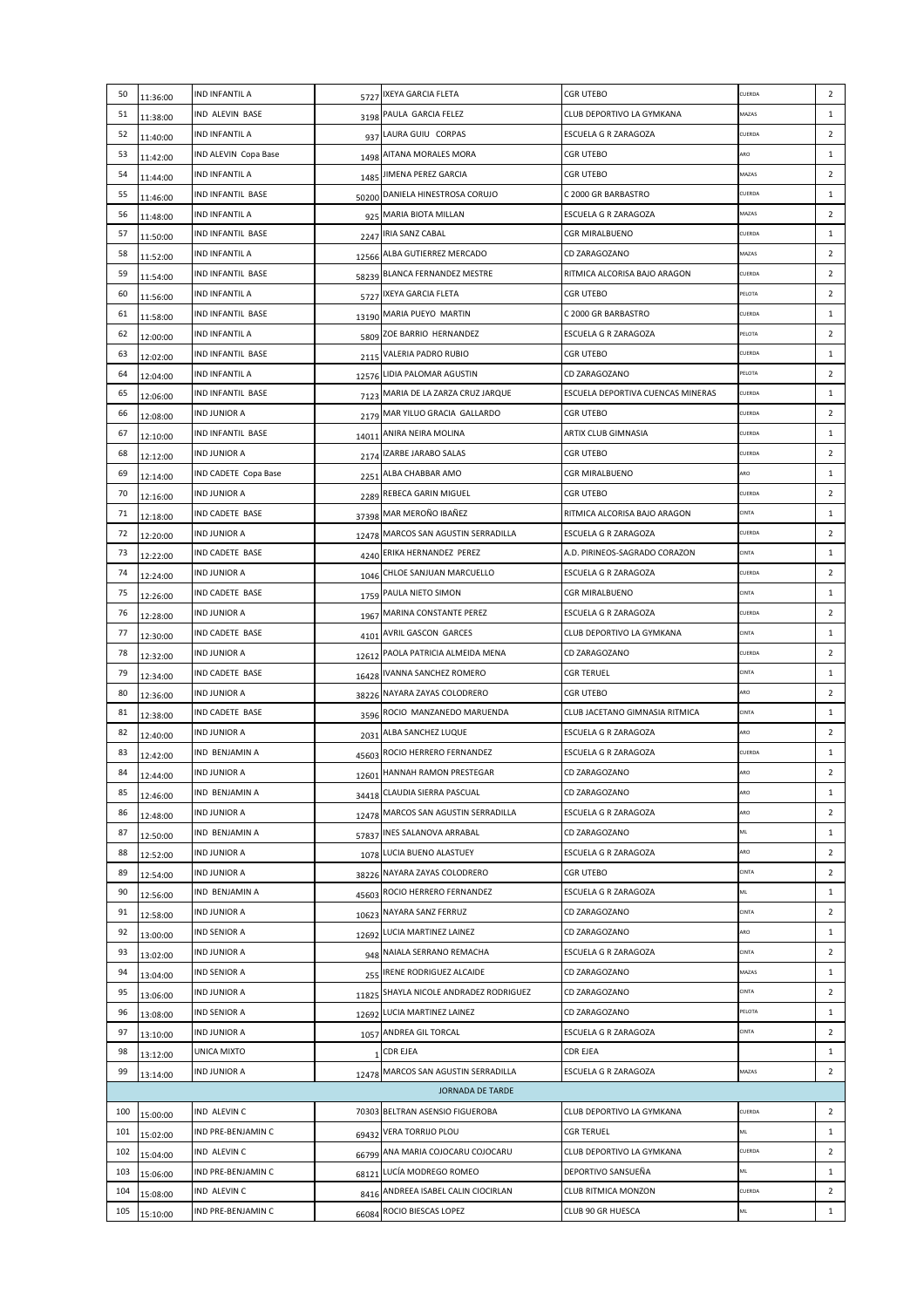| 106 | 15:12:00 | IND ALEVIN C                          | 40    | LEYRE PEREZ IZQUIERDO              | RITMICA MUDEJAR                                  | CUERDA | $\overline{2}$ |
|-----|----------|---------------------------------------|-------|------------------------------------|--------------------------------------------------|--------|----------------|
| 107 | 15:14:00 | IND PRE-BENJAMIN C                    |       | 68151 CAMINO FANTOVA RODRIGUEZ     | DEPORTIVO SANSUEÑA                               | ML     | $\mathbf{1}$   |
| 108 | 15:16:00 | IND ALEVIN C                          |       | 4244 MALENA PASTOR MAGI            | CLUB JACETANO GIMNASIA RITMICA                   | CUERDA | $\overline{2}$ |
| 109 | 15:18:00 | IND PRE-BENJAMIN C                    |       | 68128 MARTA SANMARTÍN JOVER        | DEPORTIVO SANSUEÑA                               | ML     | $\mathbf{1}$   |
| 110 | 15:20:00 | IND ALEVIN C                          |       | 37382 BLANCA BELLES ADELL          | RITMICA ALCORISA BAJO ARAGON                     | CUERDA | $\mathbf{1}$   |
| 111 | 15:22:00 | IND PRE-BENJAMIN C                    |       | 67622 ALMA MARCELLÁN POLITE        | <b>CDR EJEA</b>                                  | ML     | $\mathbf{1}$   |
| 112 | 15:24:00 | IND ALEVIN C                          |       | 33340 LUCIA PELLEJERO ZORRAQUINO   | RITMICA MUDEJAR                                  | CUERDA | $\overline{2}$ |
| 113 | 15:26:00 | IND PRE-BENJAMIN C                    | 65576 | MAIA NATALIE GOMEZ IGLESIAS        | <b>CGR TERUEL</b>                                | ML     | $\mathbf{1}$   |
| 114 | 15:28:00 | IND ALEVIN C                          |       | 8416 MARTA SANZ BRAVO              | CLUB RITMICA MONZON                              | CUERDA | $\overline{2}$ |
| 115 | 15:30:00 | IND PRE-BENJAMIN C                    | 67903 | NADIA AASRI ANTAL                  | CLUB DEPORTIVO LA GYMKANA                        | ML     | $\mathbf{1}$   |
| 116 | 15:32:00 | IND ALEVIN C                          |       | 67523 JENNY LUCIA GONZALEZ ARENAS  | RITMICA MUDEJAR                                  | CUERDA | $\overline{2}$ |
| 117 | 15:34:00 | <b>IND PRE-BENJAMIN C</b>             |       | 66083 EVA MARÍA GARCIA CUELLO      | <b>CLUB 90 GR HUESCA</b>                         | ML     | $\mathbf{1}$   |
| 118 | 15:36:00 | IND ALEVIN C                          |       | 60292 NATALIA DEL CASTILLO DOMINGO | RITMICA MUDEJAR                                  | CUERDA | $\overline{2}$ |
| 119 | 15:38:00 | IND PRE-BENJAMIN C                    |       | 72498 IRENE MORENO SESE            | RITMICA ALCORISA BAJO ARAGON                     | ML     | $\mathbf{1}$   |
| 120 | 15:40:00 | IND ALEVIN C                          | 35817 | LAIA RAMUDO CABANES                | RITMICA ALCORISA BAJO ARAGON                     | CUERDA | $\overline{2}$ |
| 121 | 15:42:00 | IND PRE-BENJAMIN C                    |       | 67496 LAIA TORAN MARTELES          | RITMICA MUDEJAR                                  | ML     | $\mathbf{1}$   |
| 122 | 15:44:00 | IND ALEVIN C                          |       | 34671 INES RUIZ CAUDEVILLA         | <b>CDR EJEA</b>                                  | CUERDA | $\overline{2}$ |
| 123 | 15:46:00 | IND PRE-BENJAMIN B                    | 66246 | VALERIA DE LARA DUANY              | CLUB 90 GR HUESCA                                | ML     | $\mathbf{1}$   |
| 124 | 15:48:00 | IND ALEVIN C                          | 36475 | MACARENA FANTOVA RODRIGUEZ         | DEPORTIVO SANSUEÑA                               | CUERDA | $\overline{2}$ |
| 125 | 15:50:00 | IND PRE-BENJAMIN B                    | 58302 | <b>CARLA TORRES GAMIR</b>          | <b>CGR TERUEL</b>                                | ML     | $\mathbf{1}$   |
| 126 | 15:52:00 | IND ALEVIN C                          |       | 57982 LUCIA SANTED TORNE           | A.D. PIRINEOS-SAGRADO CORAZON                    | CUERDA | $\overline{2}$ |
| 127 | 15:54:00 | IND PRE-BENJAMIN B                    |       | 67623 IRENE MORLANS CANALES        | <b>CDR EJEA</b>                                  | ML     | $\mathbf{1}$   |
| 128 | 15:56:00 | IND ALEVIN C                          |       | 48262 AMANDA BRAVO LUJAN           | CLUB DEPORTIVO LA GYMKANA                        | CUERDA | $\overline{2}$ |
| 129 | 15:58:00 | IND PRE-BENJAMIN B                    |       | 50371 ANA HERRANDO PONZ            | CLUB DEPORTIVO LA GYMKANA                        | ML     | $\mathbf{1}$   |
| 130 | 16:00:00 | IND ALEVIN C                          |       | 67487 VALERIA ARTERO SANZ          | RITMICA MUDEJAR                                  | CUERDA | $\overline{2}$ |
| 131 | 16:02:00 | IND PRE-BENJAMIN B                    |       | 72496 MARÍA ALLOZA ROQUETA         | RITMICA ALCORISA BAJO ARAGON                     | ML     | $\mathbf{1}$   |
| 132 | 16:04:00 | IND ALEVIN C                          |       | 36474 INES ARNEDO GOMEZ            | DEPORTIVO SANSUEÑA                               | CUERDA | $\overline{2}$ |
| 133 | 16:06:00 | IND BENJAMIN B                        | 51183 | SONIA CORDON BARANDA               | <b>CGR MIRALBUENO</b>                            | ML     | $\mathbf{1}$   |
| 134 | 16:08:00 | IND ALEVIN B                          |       | 58387 ANA BUENO SIMON              | A.D. CORAZONISTAS                                | CUERDA | $\overline{2}$ |
| 135 | 16:10:00 | IND BENJAMIN B                        |       | 50957 PAULA BRASA ROBLEDO          | CLUB DEPORTIVO LA GYMKANA                        | ML     | $\mathbf{1}$   |
| 136 | 16:12:00 | IND ALEVIN B                          |       | 68188 ISABEL VICENTE MARCOS        | CD ZARAGOZANO                                    | CUERDA | $\overline{2}$ |
| 137 |          | IND BENJAMIN B                        |       | 36080 ERIKA MARIA TODERITA         | CD ZARAGOZANO                                    | ML     | $\mathbf{1}$   |
| 138 | 16:14:00 | <b>IND ALEVIN B</b>                   | 45891 | <b>VEGA MOLINER LAZARO</b>         | <b>CGR UTEBO</b>                                 | CUERDA | $\overline{2}$ |
| 139 | 16:16:00 | IND BENJAMIN B                        |       | 52856 LUCIA PINILLA BLASCO         | <b>CGR UTEBO</b>                                 | ML     | $\mathbf{1}$   |
| 140 | 16:18:00 | IND ALEVIN B                          |       | 58341 ELSA OMEDAS GONZALEZ         | RITMICA ALCORISA BAJO ARAGON                     | CUERDA | $\overline{2}$ |
| 141 | 16:20:00 | IND BENJAMIN B                        |       | LAYRA SCARLET CRUZ MARTINEZ        | CLUB DEPORTIVO LA GYMKANA                        | ML     | $\mathbf{1}$   |
| 142 | 16:22:00 | IND ALEVIN B                          | 67899 | 34673 CLAUDIA ABADIA AISA          | CDR EJEA                                         | CUERDA | $\overline{2}$ |
| 143 | 16:24:00 | IND BENJAMIN B                        |       | JANA VISANZAY ROMAN                | ARTIX CLUB GIMNASIA                              | ML     | $\mathbf{1}$   |
| 144 | 16:26:00 | IND ALEVIN B                          | 52270 | 3045 MARIA SANCHEZ GARCES          | CLUB JACETANO GIMNASIA RITMICA                   | CUERDA | $\overline{2}$ |
| 145 | 16:28:00 | <u>IND BENJAMIN B</u>                 |       | 45360 ALBA DE PEDRO HORRILLO       | <b>CGR UTEBO</b>                                 | ML     | $\mathbf{1}$   |
|     | 16:30:00 |                                       |       |                                    |                                                  | CUERDA |                |
| 146 | 16:32:00 | IND ALEVIN B<br><b>IND BENJAMIN B</b> |       | 34144 ALICIA CRISTINA BORRAS SALAS | A.D. PIRINEOS-SAGRADO CORAZON<br><b>CDR EJEA</b> | ML     | $\overline{2}$ |
| 147 | 16:34:00 |                                       |       | 52631 SUSANA MARTINEZ VARGAS       |                                                  |        | $\mathbf{1}$   |
| 148 | 16:36:00 | IND ALEVIN B                          |       | 4281 AITANA HERRERA ALONSO         | CLUB JACETANO GIMNASIA RITMICA                   | CUERDA | $\overline{2}$ |
| 149 | 16:38:00 | IND BENJAMIN B                        |       | 68109 LUCÍA GIL JORBA              | DEPORTIVO SANSUEÑA                               | ML     | $\mathbf{1}$   |
| 150 | 16:40:00 | IND ALEVIN B                          |       | 69031 MANUELA VIZOSO TRAID         | <b>ESCUELA G R ZARAGOZA</b>                      | CUERDA | $\overline{2}$ |
| 151 | 16:42:00 | IND BENJAMIN B                        | 34653 | LAIA MARTIN BONDIA                 | C ARCO IRIS DE CASPE                             | ML     | $\mathbf{1}$   |
| 152 | 16:44:00 | IND ALEVIN B                          | 2724  | VALERIA IZAGUERRI ALONSO           | A.D. PIRINEOS-SAGRADO CORAZON                    | CUERDA | $\overline{2}$ |
| 153 | 16:46:00 | IND BENJAMIN B                        |       | 34642 ARIENNE PIRICSI HERCZ        | C ARCO IRIS DE CASPE                             | ML     | $\mathbf{1}$   |
| 154 | 16:48:00 | IND ALEVIN B                          |       | 36473 ALMUDENA ORTIZ PABLOS        | DEPORTIVO SANSUEÑA                               | CUERDA | $\overline{2}$ |
| 155 | 16:50:00 | IND BENJAMIN B                        |       | 52796 NORA IZQUIERDO CATALAN       | CGR. AMANTES                                     | ML     | $\mathbf{1}$   |
| 156 | 16:52:00 | IND ALEVIN B                          |       | 35196 SHEILA PARRADO MONTANE       | C ARCO IRIS DE CASPE                             | CUERDA | $\overline{2}$ |
| 157 | 16:54:00 | IND BENJAMIN B                        |       | 68655 CAROLINA REY MARTÍNEZ        | CLUB JACETANO GIMNASIA RITMICA                   | ML     | $\mathbf{1}$   |
| 158 | 16:56:00 | IND ALEVIN B                          |       | 8172 MIRIAM LALUEZA ARENAS         | ESCUELA DEPORTIVA CUENCAS MINERAS                | CUERDA | $\overline{2}$ |
| 159 | 16:58:00 | IND BENJAMIN B                        | 44811 | LUCIA VOLTAN PEREZ                 | CLUB 90 GR HUESCA                                | ML     | $\mathbf{1}$   |
| 160 | 17:00:00 | IND ALEVIN B                          |       | 3036 MARA GIL AINSA                | CLUB JACETANO GIMNASIA RITMICA                   | CUERDA | $\overline{2}$ |
| 161 | 17:02:00 | IND BENJAMIN B                        | 51184 | MARIA ACEDO BÁGUENA                | <b>CGR MIRALBUENO</b>                            | ML     | $\mathbf{1}$   |
| 162 | 17:04:00 | IND ALEVIN AUT- A                     |       | 35538 MANUELA DE LA HOZ DE MIGUEL  | <b>CGR MIRALBUENO</b>                            | CUERDA | $\overline{2}$ |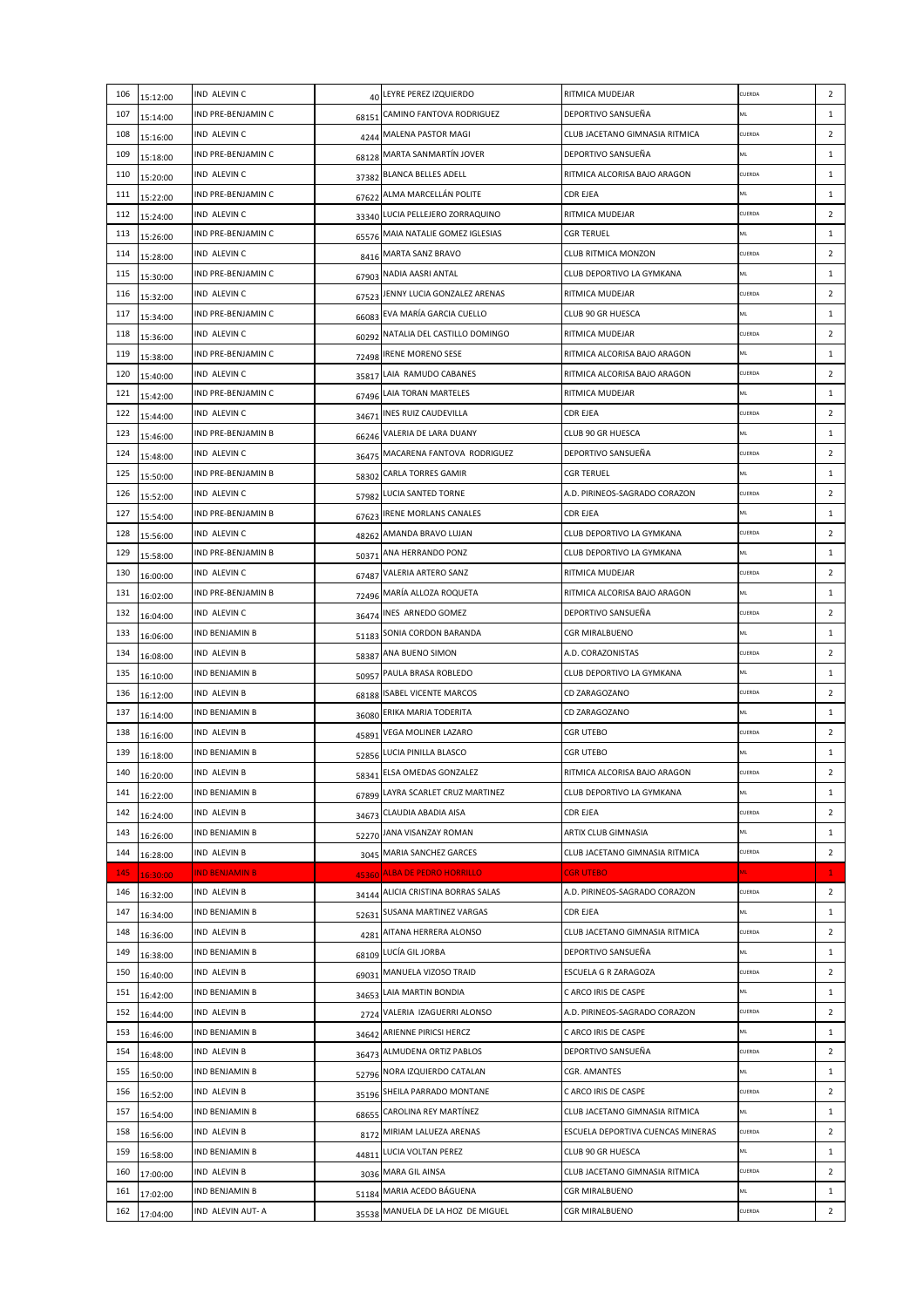| 163<br>164 |          |                     |       |                                      |                                   |        |                |
|------------|----------|---------------------|-------|--------------------------------------|-----------------------------------|--------|----------------|
|            | 17:06:00 | IND BENJAMIN B      | 70693 | <b>EMMA CHICON BROTO</b>             | A.D. CORAZONISTAS                 | ML     | $\mathbf{1}$   |
|            | 17:08:00 | IND ALEVIN AUT- A   |       | 4353 AMAIA MINGUEZ CESTERO           | CGR UTEBO                         | CUERDA | $\overline{2}$ |
| 165        | 17:10:00 | IND ALEVIN AUT- A   |       | 35229 ANGELA RUBER MASCARAY          | CGR MIRALBUENO                    | CUERDA | $\overline{2}$ |
| 166        | 17:12:00 | IND ALEVIN AUT- A   |       | 4324 JULIA PEÑA MUYO                 | <b>CGR UTEBO</b>                  | CUERDA | $\overline{2}$ |
| 167        | 17:14:00 | IND ALEVIN AUT- A   |       | 37403 NEREA TORROBA PABLO            | CLUB DEPORTIVO LA GYMKANA         | CUERDA | $\overline{2}$ |
|            |          |                     |       | <b>DESCANSO</b>                      |                                   |        |                |
| 168        | 17:45:30 | CONJ PRE-BENJAMIN B |       | 29 ESCUELA G R ZARAGOZA              | <b>ESCUELA G R ZARAGOZA</b>       | ML     | $\overline{2}$ |
| 169        | 17:48:00 | CONJ ALEVIN C       |       | 14 RITMICA ALCORISA BAJO ARAGON      | RITMICA ALCORISA BAJO ARAGON      | 5 AROS | $\mathbf{1}$   |
| 170        | 17:50:30 | CONJ PRE-BENJAMIN B | 46    | CGR UTEBO P                          | CGR UTEBO P                       | ML     | $\overline{2}$ |
| 171        | 17:53:00 | CONJ ALEVIN C       | 10    | CDG MONTECANAL                       | <b>CDG MONTECANAL</b>             | 5 AROS | $\mathbf{1}$   |
| 172        | 17:55:30 | CONJ PRE-BENJAMIN B | 21    | <b>CD MONCAYO</b>                    | CD MONCAYO                        | ML     | $\overline{2}$ |
| 173        | 17:58:00 | CONJ ALEVIN C       |       | 15 CLUB DEPORTIVO LA GYMKANA         | CLUB DEPORTIVO LA GYMKANA         | 5 AROS | $\mathbf{1}$   |
| 174        | 18:00:30 | CONJ PRE-BENJAMIN B |       | 55 CLUB RITMICA CUARTE DE HUERVA M   | CLUB RITMICA CUARTE DE HUERVA M   | ML     | $\overline{2}$ |
| 175        | 18:03:00 | CONJ ALEVIN C       |       | 8 CLUB EQUIPE SPORT                  | <b>CLUB EQUIPE SPORT</b>          | 5 AROS | $\mathbf{1}$   |
| 176        | 18:05:30 | CONJ PRE-BENJAMIN B |       | 16 CDG MONTECANAL                    | CDG MONTECANAL                    | ML     | $\overline{2}$ |
| 177        | 18:08:00 | CONJ ALEVIN C       |       | 28 CLUB 90 GR HUESCA                 | CLUB 90 GR HUESCA                 | 5 AROS | $\mathbf{1}$   |
| 178        | 18:10:30 | CONJ PRE-BENJAMIN B |       | CD ZARAGOZANO                        | CD ZARAGOZANO                     | ML     | $\overline{2}$ |
| 179        | 18:13:00 | CONJ ALEVIN C       |       | CD ZARAGOZANO                        | CD ZARAGOZANO                     | 5 AROS | $\mathbf{1}$   |
| 180        | 18:15:30 | CONJ PRE-BENJAMIN B | 59    | CLUB RITMICA CUARTE DE HUERVA        | CLUB RITMICA CUARTE DE HUERVA     | ML     | $\overline{2}$ |
| 181        | 18:18:00 | CONJ ALEVIN C       |       | 13 ESCUELA G R ZARAGOZA              | ESCUELA G R ZARAGOZA              | 5 AROS | $\mathbf{1}$   |
| 182        | 18:20:30 | CONJ PRE-BENJAMIN B |       | 44 CGR UTEBO M                       | CGR UTEBO M                       | ML     | $\overline{2}$ |
| 183        | 18:23:00 | CONJ ALEVIN C       |       | 18 CLUB RITMICA CUARTE DE HUERVA M   | CLUB RITMICA CUARTE DE HUERVA M   | 5 AROS | $\mathbf{1}$   |
| 184        | 18:25:30 | CONJ PRE-BENJAMIN B |       | 35 RITMICA ALCORISA BAJO ARAGON      | RITMICA ALCORISA BAJO ARAGON      | ML     | $\overline{2}$ |
| 185        | 18:28:00 | CONJ ALEVIN C       |       | 27 ESCUELA DEPORTIVA RITMICA TERUEL  | ESCUELA DEPORTIVA RITMICA TERUEL  | 5 AROS | $\mathbf{1}$   |
| 186        | 18:30:30 | CONJ PRE-BENJAMIN B |       | 38 ESCUELA DEPORTIVA CUENCAS MINERAS | ESCUELA DEPORTIVA CUENCAS MINERAS | ML     | $\overline{2}$ |
| 187        | 18:33:00 | CONJ ALEVIN B       |       | 51 ESCUELA DEPORTIVA RITMICA TERUEL  | ESCUELA DEPORTIVA RITMICA TERUEL  | 5 AROS | $\mathbf{1}$   |
| 188        | 18:35:30 | CONJ PRE-BENJAMIN B |       | <b>CDR EJEA</b>                      | <b>CDR EJEA</b>                   | ML     | $\overline{2}$ |
| 189        | 18:38:00 | CONJ ALEVIN B       |       | <b>CDR EJEA</b>                      | CDR EJEA                          | 5 AROS | $\mathbf{1}$   |
| 190        | 18:40:30 | CONJ PRE-BENJAMIN B |       | 50 ESCUELA DEPORTIVA RITMICA TERUEL  | ESCUELA DEPORTIVA RITMICA TERUEL  | ML     | $\overline{2}$ |
| 191        | 18:43:00 | CONJ ALEVIN B       |       | 10 CD ZARAGOZANO                     | CD ZARAGOZANO                     | 5 AROS | $\mathbf{1}$   |
| 192        | 18:45:30 | CONJ BENJAMIN B     |       | 20 CGR MIRALBUENO                    | CGR MIRALBUENO                    | ML     | $\overline{2}$ |
| 193        | 18:48:00 | CONJ ALEVIN B       |       | 24 CD MONCAYO P                      | CD MONCAYO P                      | 5 AROS | $\mathbf{1}$   |
| 194        | 18:50:30 | CONJ BENJAMIN B     |       | 56 CLUB RITMICA CUARTE DE HUERVA     | CLUB RITMICA CUARTE DE HUERVA     | ML     | $\overline{2}$ |
| 195        | 18:53:00 | CONJ ALEVIN B       |       | 30 ESCUELA G R ZARAGOZA              | ESCUELA G R ZARAGOZA              | 5 AROS | $\mathbf{1}$   |
| 196        | 18:55:30 | CONJ BENJAMIN B     |       | 14 CDG MONTECANAL                    | <b>CDG MONTECANAL</b>             | ML     | $\overline{2}$ |
| 197        | 18:58:00 | CONJ ALEVIN B       |       | 22 CD MONCAYO P                      | CD MONCAYO P                      | 5 AROS | $\mathbf{1}$   |
| 198        | 19:00:30 | CONJ BENJAMIN B     |       | 52 CLUB 90 GR HUESCA                 | CLUB 90 GR HUESCA                 | ML     | $\overline{2}$ |
| 199        | 19:03:00 | CONJ ALEVIN B       |       | 42 CLUB JACETANO GIMNASIA RITMICA    | CLUB JACETANO GIMNASIA RITMICA    | 5 AROS | $\mathbf{1}$   |
| 200        | 19:05:30 | CONJ BENJAMIN B     |       | 37 CLUB DEPORTIVO LA GYMKANA         | CLUB DEPORTIVO LA GYMKANA         | ML     | $\overline{2}$ |
| 201        | 19:08:00 | CONJ ALEVIN B       |       | 34 ESCUELA R. MARIA DE HUERVA        | ESCUELA R. MARIA DE HUERVA        | 5 AROS | $\mathbf{1}$   |
| 202        | 19:10:30 | CONJ BENJAMIN B     |       | q CD ZARAGOZANO                      | CD ZARAGOZANO                     | ML     | $\overline{2}$ |
| 203        | 19:13:00 | CONJ ALEVIN B       |       | 47 CGR UTEBO                         | <b>CGR UTEBO</b>                  | 5 AROS | $\mathbf{1}$   |
| 204        | 19:15:30 | CONJ BENJAMIN B     |       | <b>CDR EJEA</b>                      | <b>CDR EJEA</b>                   | ML     | $\overline{2}$ |
|            | 19:18:00 | CONJ ALEVIN B       |       | 54 CLUB RITMICA CUARTE DE HUERVA     | CLUB RITMICA CUARTE DE HUERVA     | 5 AROS | $\mathbf{1}$   |
| 205        | 19:20:30 | CONJ BENJAMIN B     |       | 23 CD MONCAYO                        | CD MONCAYO                        | ML     | $\overline{2}$ |
| 206        |          |                     |       |                                      |                                   |        |                |
| 207        | 19:23:00 | CONJ ALEVIN AUT-A   |       | 15 CGR UTEBO                         | CGR UTEBO                         | 5 AROS | $\mathbf{1}$   |
| 208        | 19:25:30 | CONJ BENJAMIN B     |       | C ARCO IRIS DE CASPE                 | C ARCO IRIS DE CASPE              | ML     | $\overline{2}$ |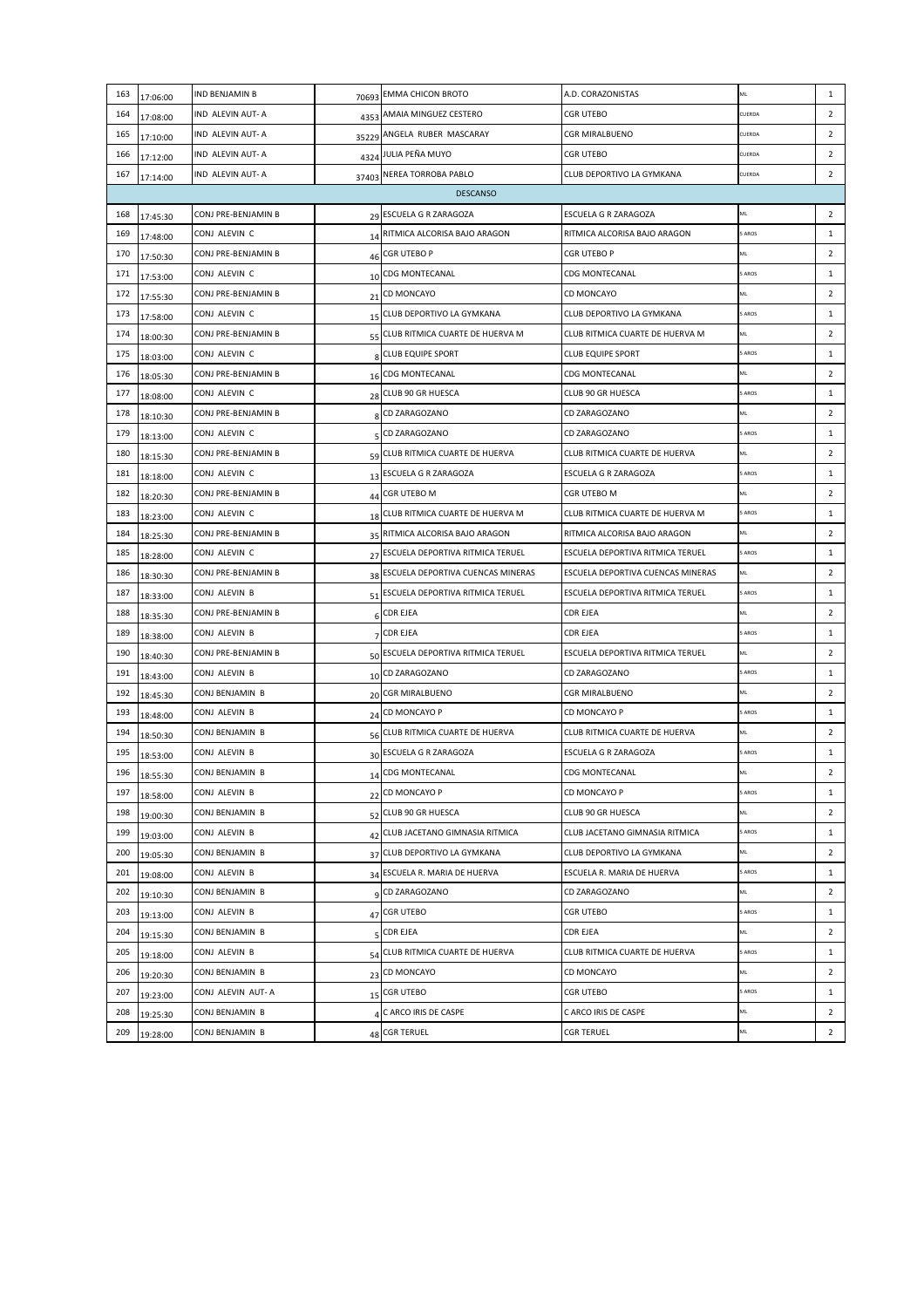

## **TORNEO DE PRIMAVERA PALACIO MUNICIPAL DE DEPORTES ZARAGOZA, 12/06/2022**



| N <sub>5</sub><br>ORD. | <b>HORA</b> | <b>CATEGORIA</b>      | <b>DORSAL</b> | <b>NOMBRE</b>                       | <b>CLUB</b>                                | <b>APARATO</b> | <b>JUR</b>     |
|------------------------|-------------|-----------------------|---------------|-------------------------------------|--------------------------------------------|----------------|----------------|
| 210                    | 9:00:00     | IND INFANTIL C        |               | 1896 PAULA PEREZ PINA               | <b>CGR MIRALBUENO</b>                      | ARO            | 1              |
| 211                    | 9:02:00     | IND INFANTIL B        |               | 58445 VEGA TORRENS TOLOSANA         | CLUB 90 GR HUESCA                          | ARO            | $\overline{2}$ |
| 212                    | 9:04:00     | IND INFANTIL C        |               | 3043 STEFANIA RODICA MUTHI          | CLUB JACETANO GIMNASIA RITMICA             | ARO            | 1              |
| 213                    | 9:06:00     | <b>IND INFANTIL B</b> |               | 2258 SILVIA FERRANDO GOYANES        | <b>CGR MIRALBUENO</b>                      | ARO            | $\overline{2}$ |
| 214                    | 9:08:00     | IND INFANTIL C        | 34633         | CARLA DIAZ JURADO                   | POLID SAN AGUSTIN                          | ARO            | 1              |
| 215                    | 9:10:00     | IND INFANTIL B        |               | 10550 CELIA NUÑEZ ELIAS             | ESCUELA G R ZARAGOZA                       | ARO            | $\overline{2}$ |
| 216                    | 9:12:00     | IND INFANTIL C        |               | 5726 ELENA LASOBRAS ACIN            | <b>CDR EJEA</b>                            | ARO            | 1              |
| 217                    | 9:14:00     | IND INFANTIL B        |               | 60290 NOELIA BORT PINA              | RITMICA MUDEJAR                            | ARO            | $\overline{2}$ |
| 218                    | 9:16:00     | IND INFANTIL C        |               | 68401 AMY SARAI ROJAS GARCÍA        | CDR EJEA                                   | ARO            | 1              |
| 219                    | 9:18:00     | IND INFANTIL B        |               | 67123 CLAUDIA VELASCO BLASCO        | CLUB SPORTING ZARAGOZA GIMNASIA<br>RITMICA | ARO            | $\overline{2}$ |
| 220                    | 9:20:00     | IND INFANTIL C        | 53041         | <b>BEATRIZ TAMBO ARROSPIDE</b>      | CDR EJEA                                   | ARO            | 1              |
| 221                    | 9:22:00     | <b>IND INFANTIL B</b> |               | 7167 ADRIANA LOPEZ HERRERA          | ESCUELA DEPORTIVA CUENCAS MINERAS          | ARO            | $\overline{2}$ |
| 222                    | 9:24:00     | IND INFANTIL C        |               | 2261 INES HERNANDEZ JIMENEZ         | CGR MIRALBUENO                             | ARO            | 1              |
| 223                    | 9:26:00     | IND INFANTIL B        |               | 35323 CARLOTA SALINAS LECIÑENA      | POLID SAN AGUSTIN                          | ARO            | $\overline{2}$ |
| 224                    | 9:28:00     | IND INFANTIL C        |               | 52256 CARLA LOPEZ MINGUEZ           | ESCUELA R. MARIA DE HUERVA                 | ARO            | 1              |
| 225                    | 9:30:00     | IND INFANTIL B        | 2331          | INES ESTOPIÑAN SORIANO              | CLUB RITMICA CALASANZ                      | ARO            | $\overline{2}$ |
| 226                    | 9:32:00     | IND INFANTIL C        |               | 70677 SONIA PUEYO CAÑADAS           | RITMICA ALCORISA BAJO ARAGON               | ARO            | 1              |
| 227                    | 9:34:00     | <b>IND INFANTIL B</b> |               | 3808 BERTA QUINTANS ROQUETA         | CLUB JACETANO GIMNASIA RITMICA             | ARO            | 2              |
| 228                    | 9:36:00     | IND INFANTIL C        |               | 67484 NOELIA LOPEZ MARTINEZ         | RITMICA MUDEJAR                            | ARO            | 1              |
| 229                    | 9:38:00     | IND INFANTIL B        |               | 50259 ROCIO BARCELONA GARCIA        | ESCUELA R. MARIA DE HUERVA                 | ARO            | $\overline{2}$ |
| 230                    | 9:40:00     | IND INFANTIL C        |               | 33808 CARLOTA PILAR FERNANDEZ PLAZA | <b>ESPACIO RITMICA</b>                     | ARO            | 1              |
| 231                    | 9:42:00     | IND CADETE C          |               | 34808 NEILA MONDEJAR CONTIN         | CDR EJEA                                   | <b>CINTA</b>   | $\overline{2}$ |
| 232                    | 9:44:00     | IND INFANTIL C        |               | 10189 AROA HERNANDEZ SANCHEZ        | RITMICA MUDEJAR                            | ARO            | 1              |
| 233                    | 9:46:00     | IND CADETE C          |               | 37389 MARIA RUIZ POZO               | RITMICA ALCORISA BAJO ARAGON               | <b>CINTA</b>   | $\overline{2}$ |
| 234                    | 9:48:00     | IND INFANTIL C        |               | 1808 PAULA DE JUAN YUSTE            | CLUB JACETANO GIMNASIA RITMICA             | ARO            | 1              |
| 235                    | 9:50:00     | IND CADETE C          |               | 18090 NATALIA DOÑATE MARTIN         | ESCUELA DEPORTIVA RITMICA TERUEL           | <b>CINTA</b>   | $\overline{2}$ |
| 236                    | 9:52:00     | IND INFANTIL C        | 60223         | ANNA LENA ROTHMANN GIMENEZ          | RITMICA MUDEJAR                            | ARO            | 1              |
| 237                    | 9:54:00     | IND CADETE C          |               | 8786 CANDELA MARZO FOLGUERA         | RITMICA MUDEJAR                            | <b>CINTA</b>   | $\overline{2}$ |
| 238                    | 9:56:00     | IND INFANTIL C        |               | 2735 IRENE GOMEZ VALERA             | A.D. PIRINEOS-SAGRADO CORAZON              | ARO            | 1              |
| 239                    | 9:58:00     | IND CADETE C          |               | 70229 MARIA DEL PILAR SIMON CORONA  | RITMICA MUDEJAR                            | <b>CINTA</b>   | $\overline{2}$ |
| 240                    | 10:00:00    | IND INFANTIL AUT- A   |               | 3786 SELENE LOPEZ MARTINEZ          | CLUB DEPORTIVO LA GYMKANA                  | ARO            | 1              |
| 241                    | 10:02:00    | IND CADETE C          |               | 60289 LUCIA FRANCO GERMES           | RITMICA MUDEJAR                            | <b>CINTA</b>   | $\overline{2}$ |
| 242                    | 10:04:00    | IND INFANTIL AUT- A   |               | 50050 ALBA LAHUERTA CALAHORRA       | POLID SAN AGUSTIN                          | ARO            | $\mathbf{1}$   |
| 243                    | 10:06:00    | IND CADETE C          |               | 22340 SOFIA VICTORIA VILLA ROMERO   | POLID SAN AGUSTIN                          | <b>CINTA</b>   | $\overline{2}$ |
| 244                    | 10:08:00    | IND INFANTIL AUT- A   |               | 71135 IZARBE LOPEZ FERNANDEZ        | ESCUELA DEPORTIVA RITMICA TERUEL           | ARO            | $\mathbf{1}$   |
| 245                    | 10:10:00    | IND CADETE C          |               | 33765 LAIA PUYOL ESPINOSA           | C ARCO IRIS DE CASPE                       | <b>CINTA</b>   | $\overline{2}$ |
| 246                    | 10:12:00    | IND INFANTIL AUT- A   |               | 2218 IXEYA GUTIERREZ ORDOÑEZ        | CGR UTEBO                                  | ARO            | 1              |
| 247                    | 10:14:00    | IND CADETE C          |               | 34135 ISABEL GAUDES HERNANDEZ       | RITMICA MUDEJAR                            | CINTA          | $\overline{2}$ |
| 248                    | 10:16:00    | IND INFANTIL AUT- A   |               | 3797 MARTINA PEREZ GUTIERREZ        | CLUB DEPORTIVO LA GYMKANA                  | ARO            | 1              |
| 249                    | 10:18:00    | IND CADETE C          |               | 12610 BRENDA GIMBERT BELART         | RITMICA ALCORISA BAJO ARAGON               | <b>CINTA</b>   | $\overline{2}$ |
| 250                    | 10:20:00    | IND INFANTIL AUT- A   |               | 71142 ELIA HERNANDEZ MARTIN         | ESCUELA DEPORTIVA RITMICA TERUEL           | ARO            | $\mathbf{1}$   |
| 251                    | 10:22:00    | IND CADETE AUT- A     |               | 9235 JULIA SANGUESA SANGUESA        | ESCUELA DEPORTIVA CUENCAS MINERAS          | CINTA          | 2              |
| 252                    | 10:24:00    | IND INFANTIL AUT- A   |               | 36125 LAURA JUSTE PIQUERAS          | CD ZARAGOZANO                              | ARO            | 1              |
| 253                    | 10:26:00    | IND CADETE AUT- A     |               | 4757 AINARA LAHOZ PEREZ             | CD ZARAGOZANO                              | CINTA          | $\overline{2}$ |
| 254                    | 10:28:00    | IND INFANTIL AUT- A   |               | 70669 CAROLINA TOMAS FORTUNA        | C ARCO IRIS DE CASPE                       | ARO            | 1              |
| 255                    | 10:30:00    | IND CADETE AUT- A     |               | 11104 SIRA SANZ LACRUZ              | ESCUELA G R ZARAGOZA                       | <b>CINTA</b>   | $\overline{2}$ |
| 256                    | 10:32:00    | IND INFANTIL AUT- A   |               | 52928 ANDRADA ANA MARIA POP POP     | CGR. AMANTES                               | ARO            | 1              |
| 257                    | 10:34:00    | IND CADETE AUT- A     |               | 6346 ELSA GOMEZ GRIMA               | CD ZARAGOZANO                              | CINTA          | $\overline{2}$ |
| 258                    | 10:36:00    | IND CADETE B          |               | 35546 MARTA MEGINO BLASCO           | CGR MIRALBUENO                             | CINTA          | $\mathbf{1}$   |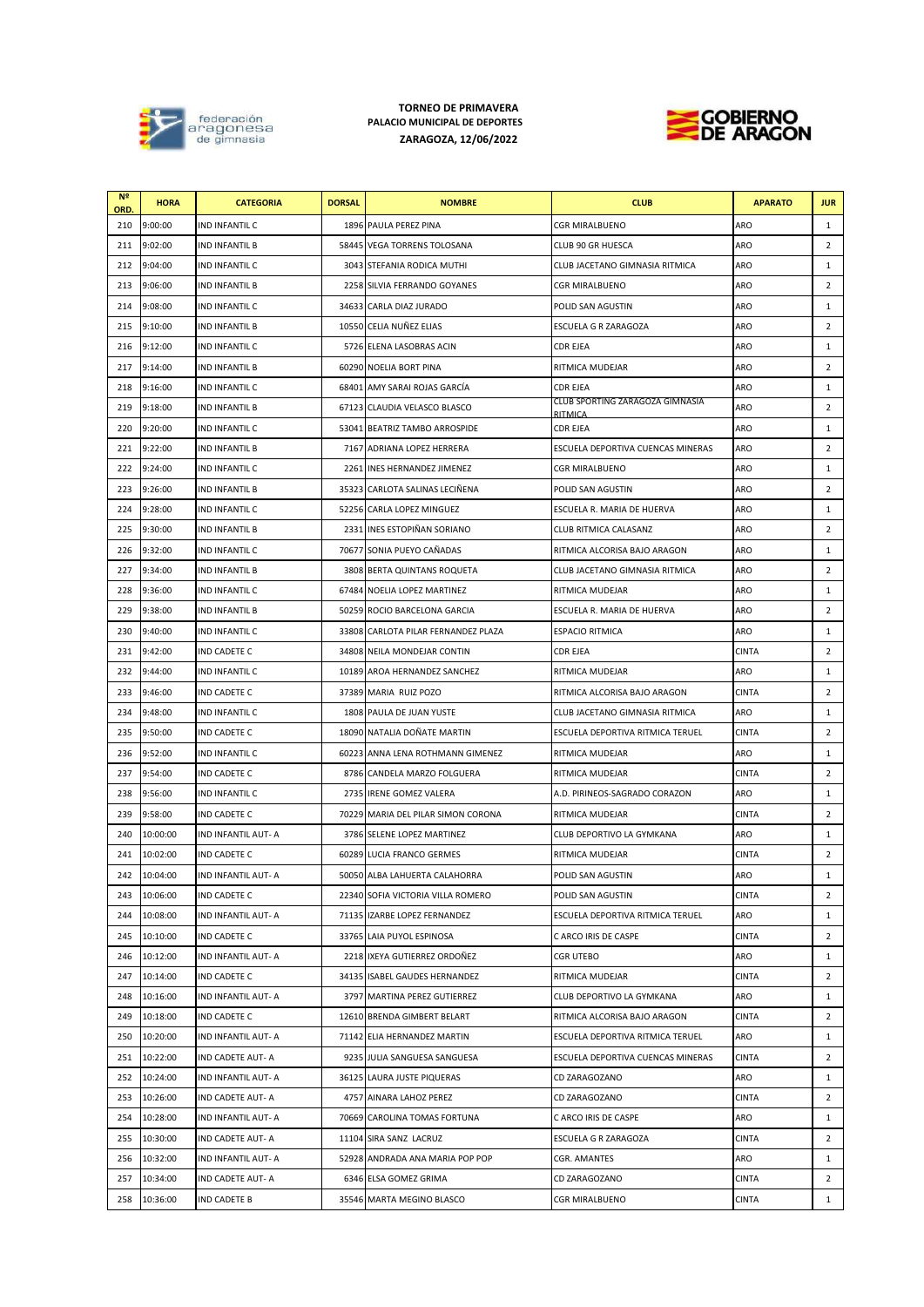| 259 | 10:38:00 | IND CADETE AUT- A    |   | 1996 ABRIL BARBERAN CASANOVA         | C ARCO IRIS DE CASPE               | <b>CINTA</b>     | $\overline{2}$ |
|-----|----------|----------------------|---|--------------------------------------|------------------------------------|------------------|----------------|
| 260 | 10:40:00 | <b>IND CADETE B</b>  |   | 12689 JULIA SERRANO LAHOZ            | RITMICA ALCORISA BAJO ARAGON       | <b>CINTA</b>     | 1              |
| 261 | 10:42:00 | IND CADETE AUT- A    |   | 7132 ARIADNA GIL VIDAL               | ESCUELA DEPORTIVA CUENCAS MINERAS  | <b>CINTA</b>     | $\overline{2}$ |
| 262 | 10:44:00 | <b>IND CADETE B</b>  |   | 36270 ISABEL QUERALT LAFUENTE        | POLID SAN AGUSTIN                  | <b>CINTA</b>     | 1              |
| 263 | 10:46:00 | IND CADETE AUT- A    |   | 1721 INES PARDOS LAIN                | <b>CGR MIRALBUENO</b>              | <b>CINTA</b>     | $\overline{2}$ |
| 264 | 10:48:00 | IND CADETE B         |   | 8006 MARTA TOBAJAS ADRADA            | <b>CDG MONTECANAL</b>              | <b>CINTA</b>     | 1              |
| 265 | 10:50:00 | IND CADETE AUT- A    |   | 72119 ALBA JIAGUO HINOJOSA PÉREZ     | CGR. AMANTES                       | <b>CINTA</b>     | $\overline{2}$ |
| 266 | 10:52:00 | <b>IND CADETE B</b>  |   | 5832 MARIA ISABELLA VOICULESCU       | CDR EJEA                           | <b>CINTA</b>     | 1              |
| 267 | 10:54:00 | IND CADETE AUT- A    |   | 31193 CARMEN ASPAS LOPEZ             | CGR TERUEL                         | <b>CINTA</b>     | $\overline{2}$ |
| 268 | 10:56:00 | IND CADETE B         |   | 57917 AMELIA GORSKI BOBROWSKA        | <b>ESPACIO RITMICA</b>             | <b>CINTA</b>     | $\mathbf{1}$   |
|     |          |                      |   | <b>DESCANSO</b>                      |                                    |                  |                |
| 269 | 11:30:00 | CONJ INFANTIL C      |   | 22 CGR MIRALBUENO                    | <b>CGR MIRALBUENO</b>              | 5 PELOTAS        | $\overline{2}$ |
| 270 | 11:33:00 | CONJ INFANTIL AUT- A |   | 8 CGR MIRALBUENO A                   | CGR MIRALBUENO A                   | 5 PELOTAS        | $\mathbf{1}$   |
| 271 | 11:36:00 | CONJ INFANTIL C      |   | 16 ESCUELA DEPORTIVA CUENCAS MINERAS | ESCUELA DEPORTIVA CUENCAS MINERAS  | 5 PELOTAS        | $\overline{2}$ |
| 272 | 11:39:00 | CONJ INFANTIL AUT- A |   | 17 ESCUELA DEPORTIVA RITMICA TERUEL  | ESCUELA DEPORTIVA RITMICA TERUEL   | 5 PELOTAS        | $\mathbf{1}$   |
| 273 | 11:42:00 | CONJ INFANTIL C      |   | 17 CLUB RITMICA CALASANZ             | CLUB RITMICA CALASANZ              | 5 PELOTAS        | $\overline{2}$ |
| 274 | 11:45:00 | CONJ INFANTIL AUT-A  |   | 10 CGR. AMANTES                      | CGR. AMANTES                       | 5 PELOTAS        | 1              |
| 275 | 11:48:00 | CONJ INFANTIL C      |   | 4 CDR EJEA                           | CDR EJEA                           | <b>5 PELOTAS</b> | $\overline{2}$ |
| 276 | 11:51:00 | CONJ INFANTIL AUT- A |   | 18 CLUB 90 GR HUESCA                 | CLUB 90 GR HUESCA                  | 5 PELOTAS        | 1              |
| 277 | 11:54:00 | CONJ INFANTIL C      |   | 9 CDG MONTECANAL                     | CDG MONTECANAL                     | 5 PELOTAS        | $\overline{2}$ |
| 278 | 11:57:00 | CONJ INFANTIL AUT- A |   | 16 CGR UTEBO                         | <b>CGR UTEBO</b>                   | 5 PELOTAS        | 1              |
| 279 | 12:00:00 | CONJ INFANTIL C      |   | 24 CLUB JACETANO GIMNASIA RITMICA    | CLUB JACETANO GIMNASIA RITMICA     | 5 PELOTAS        | $\overline{2}$ |
| 280 | 12:03:00 | CONJ INFANTIL AUT- A |   | 2 CD ZARAGOZANO                      | CD ZARAGOZANO                      | 5 PELOTAS        | $\mathbf{1}$   |
| 281 | 12:06:00 | CONJ INFANTIL C      |   | 23 ESCUELA G R ZARAGOZA              | ESCUELA G R ZARAGOZA               | 5 PELOTAS        | $\overline{2}$ |
| 282 | 12:09:00 | CONJ INFANTIL AUT- A |   | 11 CLUB DEPORTIVO LA GYMKANA         | CLUB DEPORTIVO LA GYMKANA          | 5 PELOTAS        | 1              |
| 283 | 12:12:00 | CONJ INFANTIL C      |   | 7 CLUB EQUIPE SPORT                  | <b>CLUB EQUIPE SPORT</b>           | <b>5 PELOTAS</b> | $\overline{2}$ |
| 284 | 12:15:00 | CONJ CADETE C        |   | 2 A.D. PIRINEOS-SAGRADO CORAZON      | A.D. PIRINEOS-SAGRADO CORAZON      | 10 MAZAS         | 1              |
| 285 | 12:18:00 | CONJ INFANTIL C      |   | 21 A.D. CORAZONISTAS                 | A.D. CORAZONISTAS                  | 5 PELOTAS        | 2              |
| 286 | 12:21:00 | CONJ CADETE C        |   | 1 DEPORTIVO SANSUEÑA P               | DEPORTIVO SANSUEÑA P               | 10 MAZAS         | $\mathbf{1}$   |
| 287 | 12:24:00 | CONJ INFANTIL B      |   | 25 CD MONCAYO                        | CD MONCAYO                         | 5 PELOTAS        | $\overline{2}$ |
| 288 | 12:27:00 | CONJ CADETE C        |   | 29 CLUB 90 GR HUESCA                 | CLUB 90 GR HUESCA                  | 10 MAZAS         | $\mathbf{1}$   |
| 289 | 12:30:00 | CONJ INFANTIL B      |   | 31 C 2000 GR BARBASTRO               | C 2000 GR BARBASTRO                | 5 PELOTAS        | $\overline{2}$ |
| 290 | 12:33:00 | CONJ CADETE C        | 6 | CLUB SPORTING ZARAGOZA GIMNASIA      | CLUB SPORTING ZARAGOZA GIMNASIA    | 10 MAZAS         | 1              |
| 291 | 12:36:00 | CONJ INFANTIL B      |   | RITMICA<br>18 CGR MIRALBUENO M       | <b>RITMICA</b><br>CGR MIRALBUENO M | <b>5 PELOTAS</b> | $\overline{2}$ |
| 292 | 12:39:00 | CONJ CADETE C        |   | 3 CDR EJEA                           | CDR EJEA                           | 10 MAZAS         | 1              |
| 293 | 12:42:00 | CONJ INFANTIL B      |   | 57 CLUB RITMICA CUARTE DE HUERVA I   | CLUB RITMICA CUARTE DE HUERVA I    | 5 PELOTAS        | 2              |
| 294 | 12:45:00 | CONJ CADETE C        |   | 26 ESCUELA DEPORTIVA RITMICA TERUEL  | ESCUELA DEPORTIVA RITMICA TERUEL   | 10 MAZAS         | 1              |
| 295 | 12:48:00 | CONJ INFANTIL B      |   | 53 CLUB RITMICA CUARTE DE HUERVA B   | CLUB RITMICA CUARTE DE HUERVA B    | 5 PELOTAS        | $\overline{2}$ |
| 296 | 12:51:00 | CONJ CADETE C        |   | 12 CGR MIRALBUENO A                  | CGR MIRALBUENO A                   | 10 MAZAS         | 1              |
| 297 | 12:54:00 | CONJ INFANTIL B      |   | 26 ARTIX CLUB GIMNASIA               | ARTIX CLUB GIMNASIA                | 5 PELOTAS        | $\overline{2}$ |
| 298 | 12:57:00 | CONJ CADETE C        |   | 11 CDG MONTECANAL                    | CDG MONTECANAL                     | 10 MAZAS         | 1              |
| 299 | 13:00:00 | CONJ INFANTIL B      |   | 11 CD ZARAGOZANO                     | CD ZARAGOZANO                      | 5 PELOTAS        | $\overline{2}$ |
| 300 | 13:03:00 | CONJ CADETE B        |   | 1 DEPORTIVO SANSUEÑA M               | DEPORTIVO SANSUEÑA M               | 10 MAZAS         | $\mathbf{1}$   |
| 301 | 13:06:00 | CONJ INFANTIL B      |   | 58 CLUB RITMICA CUARTE DE HUERVA M   | CLUB RITMICA CUARTE DE HUERVA M    | 5 PELOTAS        | $\overline{2}$ |
| 302 | 13:09:00 | CONJ CADETE B        |   | 2 A.D. PIRINEOS-SAGRADO CORAZON      | A.D. PIRINEOS-SAGRADO CORAZON      | 10 MAZAS         | 1              |
| 303 | 13:12:00 | CONJ CADETE AUT- A   |   | 3 CD ZARAGOZANO                      | CD ZARAGOZANO                      | 10 MAZAS         | $\overline{2}$ |
| 304 | 13:15:00 | CONJ CADETE B        |   | 32 C 2000 GR BARBASTRO               | C 2000 GR BARBASTRO                | 10 MAZAS         | $\mathbf{1}$   |
| 305 | 13:18:00 | CONJ CADETE AUT- A   |   | <b>6 CGR MIRALBUENO</b>              | <b>CGR MIRALBUENO</b>              | 10 MAZAS         | $\overline{2}$ |
| 306 | 13:21:00 | CONJ CADETE B        |   | 17 CGR MIRALBUENO M                  | CGR MIRALBUENO M                   | 10 MAZAS         | 1              |
| 307 | 13:24:00 | CONJ CADETE B        |   | 12 CLUB EQUIPE SPORT                 | <b>CLUB EQUIPE SPORT</b>           | 10 MAZAS         | 1              |
| 308 | 13:27:00 | CONJ CADETE B        |   | 39 ESPACIO RITMICA                   | ESPACIO RITMICA                    | 10 MAZAS         | $\mathbf{1}$   |
| 309 | 13:30:00 | CONJ CADETE B        |   | 13 POLID SAN AGUSTIN                 | POLID SAN AGUSTIN                  | 10 MAZAS         | 1              |
| 310 | 13:33:00 | CONJ CADETE B        |   | 27 ARTIX CLUB GIMNASIA               | ARTIX CLUB GIMNASIA                | 10 MAZAS         | $\mathbf{1}$   |
|     |          |                      |   | <b>JORNADA DE TARDE</b>              |                                    |                  |                |
| 311 | 15:00:00 | IND JUVENIL B        |   | 4628 INES CALLIZO HERNANDEZ          | DEPORTIVO SANSUEÑA                 | PELOTA           | 2              |
| 312 | 15:02:00 | IND JUVENIL C        |   | 8684 MONICA MADRE BARRERO            | CLUB RITMICA CALASANZ              | PELOTA           | 1              |
|     |          |                      |   |                                      |                                    |                  |                |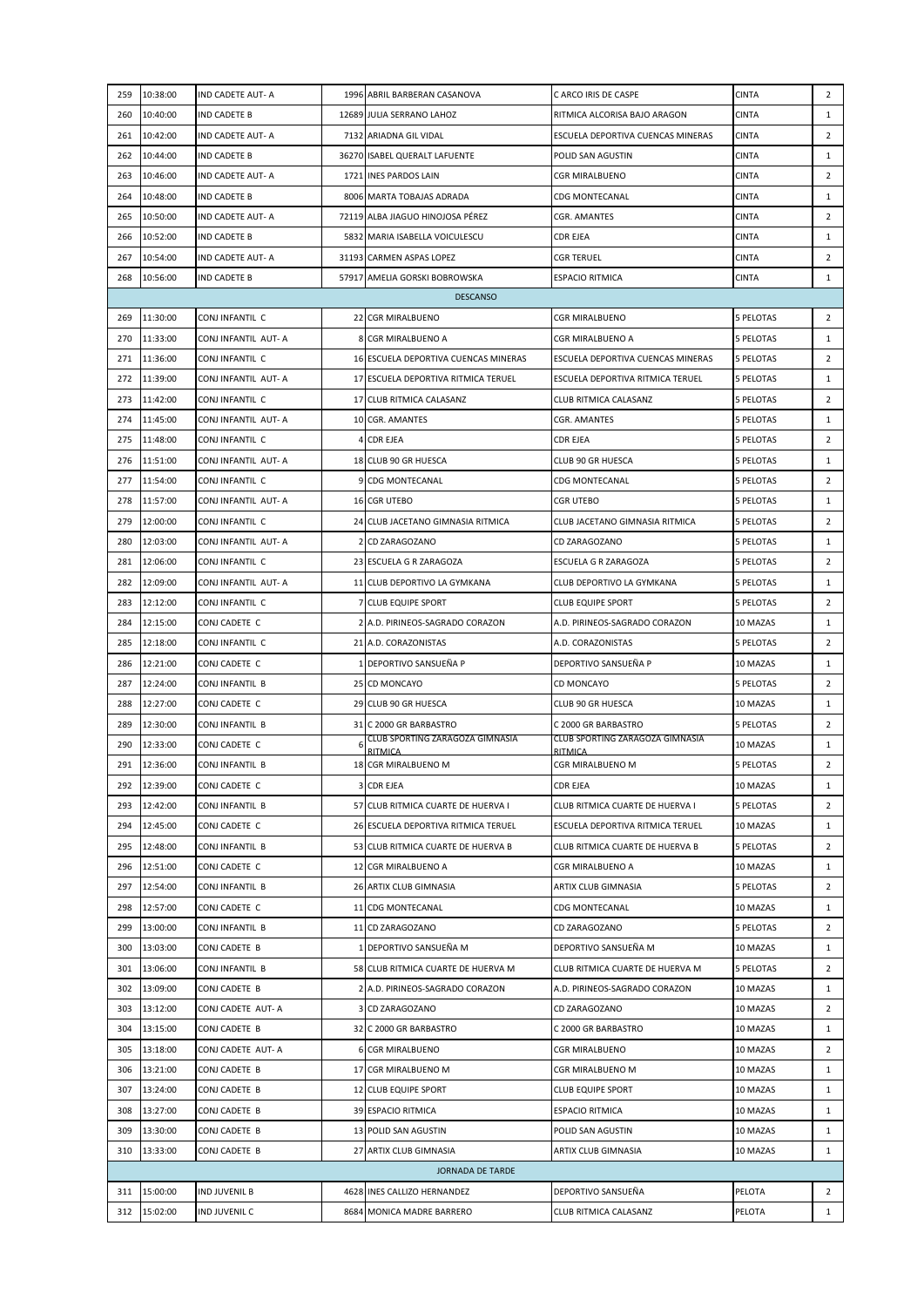| 313 | 15:04:00 | <b>IND JUVENIL B</b>   | 5278 COVADONGA ESCUDERO MONTON           | DEPORTIVO SANSUEÑA                         | PELOTA          | $\overline{2}$ |
|-----|----------|------------------------|------------------------------------------|--------------------------------------------|-----------------|----------------|
| 314 | 15:06:00 | IND JUVENIL C          | 66172 MARIA GONZALVO ALFARO              | POLID SAN AGUSTIN                          | PELOTA          | $\mathbf{1}$   |
| 315 | 15:08:00 | <b>IND JUVENIL B</b>   | 10033 CELIA ORTEGA CEBRIAN               | CLUB RITMICA CALASANZ                      | PELOTA          | $\overline{2}$ |
| 316 | 15:10:00 | IND JUVENIL C          | 71745 CLARA SERRANO ALEJANDRE            | ARTIX CLUB GIMNASIA                        | PELOTA          | $\mathbf{1}$   |
| 317 | 15:12:00 | IND JUVENIL B          | 44784 MARIA BELEN SEGURA REQUENA         | CLUB 90 GR HUESCA                          | PELOTA          | $\overline{2}$ |
| 318 | 15:14:00 | IND JUVENIL C          | 12681 ANA MUNIESA MARTIN                 | RITMICA ALCORISA BAJO ARAGON               | PELOTA          | $\mathbf{1}$   |
| 319 | 15:16:00 | IND JUVENIL B          | 4630 SOFIA CALLIZO HERNANDEZ             | DEPORTIVO SANSUEÑA                         | PELOTA          | $\mathbf{1}$   |
| 320 | 15:18:00 | IND JUVENIL C          | 6281 BEATRIZ SIERRA ALCUBIERRE           | <b>ESPACIO RITMICA</b>                     | PELOTA          | $\mathbf{1}$   |
| 321 | 15:20:00 | IND JUVENIL B          | 36212 AINHOA EXPOSITO PASCUAL            | CD ZARAGOZANO                              | PELOTA          | $\overline{2}$ |
| 322 | 15:22:00 | IND JUVENIL C          | 1879 ALMA MEDINA MAS                     | CGR MIRALBUENO                             | PELOTA          | $\mathbf{1}$   |
| 323 | 15:24:00 | IND JUVENIL B          | 51296 JULIA MASTRAL LEJARRAGA            | CGR MIRALBUENO                             | PELOTA          | $\overline{2}$ |
| 324 | 15:26:00 | IND JUVENIL C          | 6022 ANDREA CORTES PRAT                  | ESPACIO RITMICA                            | PELOTA          | $\mathbf{1}$   |
| 325 | 15:28:00 | <b>IND JUVENIL B</b>   | 9685 MARIA LOPEZ LECIÑENA                | CDR EJEA                                   | PELOTA          | $\overline{2}$ |
| 326 | 15:30:00 | IND JUVENIL C          | 10847 ALBA BORJA BAQUEDANO               | CDR EJEA                                   | PELOTA          | 1              |
| 327 | 15:32:00 | IND JUVENIL B          | 7102 SILVIA HERRERO SANCHEZ              | <b>CLUB EQUIPE SPORT</b>                   | PELOTA          | $\overline{2}$ |
| 328 | 15:34:00 | <b>IND JUVENIL C</b>   | 67345 BRISA VALENTINA CARRIZO            | <b>CARCO IRIS DE CASPE</b>                 | <b>PELOTA</b>   | $\mathbf{1}$   |
| 329 | 15:36:00 | <b>IND JUVENIL B</b>   | 16434 PILAR GUILLAMON DOMINGUEZ          | ESCUELA DEPORTIVA RITMICA TERUEL           | PELOTA          | $\overline{2}$ |
| 330 | 15:38:00 | IND JUVENIL C          | 16498 ALBA BIEL YAGO                     | ESCUELA DEPORTIVA RITMICA TERUEL           | PELOTA          | $\mathbf{1}$   |
| 331 | 15:40:00 | <b>IND JUVENIL B</b>   | 10973 JULIA MUÑOZ MORENO                 | CDG MONTECANAL                             | PELOTA          | $\overline{2}$ |
| 332 | 15:42:00 | IND JUVENIL C          | 58169 VALERIA PEREZ AZUAJE               | ESCUELA DEPORTIVA RITMICA TERUEL           | PELOTA          | $\mathbf{1}$   |
| 333 | 15:44:00 | IND JUVENIL B          | 33893 MAR SESE BERGUA                    | CLUB 90 GR HUESCA                          | PELOTA          | $\overline{2}$ |
|     |          | IND JUVENIL Copa Base  |                                          |                                            |                 | 1              |
| 334 | 15:46:00 |                        | 2758 ELENA DE DIEGO ESCRIBANO            | CGR MIRALBUENO                             | <b>CINTA</b>    |                |
| 335 | 15:48:00 | IND JUVENIL AUT- A     | 17350 ELISA MARIA CARO MARTINEZ-BERGANZA | POLID SAN AGUSTIN                          | PELOTA          | $\overline{2}$ |
| 336 | 15:50:00 | IND JUVENIL BASE       | 10993 AINHOA REGUERA NAVARRETE           | ESCUELA DEPORTIVA CUENCAS MINERAS          | ARO             | $\mathbf{1}$   |
| 337 | 15:52:00 | IND JUVENIL AUT- A     | 66659 SILVIA DE LA FUENTE FERNANDEZ      | POLID SAN AGUSTIN                          | PELOTA          | $\overline{2}$ |
| 338 | 15:54:00 | IND JUVENIL BASE       | 7204 CRISTINA PARICIO OLIVAN             | <b>CLUB EQUIPE SPORT</b>                   | ARO             | $\mathbf{1}$   |
| 339 | 15:56:00 | IND JUVENIL AUT- A     | 2012 EVA OTAL BASTAROS                   | A.D. PIRINEOS-SAGRADO CORAZON              | PELOTA          | $\overline{2}$ |
| 340 | 15:58:00 | IND JUVENIL BASE       | 4217 JULIA AZNAR PEREZ                   | CLUB DEPORTIVO LA GYMKANA                  | ARO             | 1              |
| 341 | 16:00:00 | IND JUVENIL AUT- A     | 2705 LIDIA COBOS ACIN                    | A.D. PIRINEOS-SAGRADO CORAZON              | PELOTA          | $\overline{2}$ |
| 342 | 16:02:00 | IND JUVENIL BASE       | 7106 CRISTINA GEA PARDOS                 | <b>CLUB EQUIPE SPORT</b>                   | ARO             | $\mathbf{1}$   |
| 343 | 16:04:00 | IND JUVENIL AUT- A     | 7745 SILVIA SOLANAS CASANOVA             | A.D. CORAZONISTAS                          | PELOTA          | $\overline{2}$ |
| 344 | 16:06:00 | IND JUVENIL BASE       | 67630 LAURA ELENA IONUT                  | CGR UTEBO                                  | ARO             | $\mathbf{1}$   |
| 345 | 16:08:00 | IND JUVENIL AUT- A     | 8452 AINOA MARTOS CARRION                | CLUB 90 GR HUESCA                          | PELOTA          | $\overline{2}$ |
| 346 | 16:10:00 | IND JUVENIL BASE       | 7116 SILVIA ALVAREZ TENA                 | <b>CLUB EQUIPE SPORT</b>                   | ARO             | $\mathbf{1}$   |
| 347 | 16:12:00 | IND JUVENIL AUT- A     | 6949 ANGELA VICENTE CANDIL               | DEPORTIVO SANSUENA                         | PELOTA          | $\overline{2}$ |
| 348 | 16:14:00 | IND JUVENIL BASE       | 1797 NEREA ALONSO GONZALEZ               | CLUB JACETANO GIMNASIA RITMICA             | ARO             | $\mathbf{1}$   |
| 349 | 16:16:00 | IND JUVENIL AUT- A     | 68402 PAULA FUMANAL JIMÉNEZ              | CDR EJEA                                   | PELOTA          | $\overline{2}$ |
| 350 | 16:18:00 | IND JUVENIL BASE       | 3594 ROSA MANZANEDO MARUENDA             | CLUB JACETANO GIMNASIA RITMICA             | ARO             | $\mathbf{1}$   |
| 351 | 16:20:00 | IND JUVENIL AUT- A     | 69426 ALBA DOBON ESCUSOL                 | CGR TERUEL                                 | PELOTA          | $\overline{2}$ |
| 352 | 16:22:00 | IND JUVENIL AUT- A     | 4245 CARMEN ALVEAR POZO                  | CLUB DEPORTIVO LA GYMKANA                  | PELOTA          | $\overline{2}$ |
| 353 | 16:24:00 | IND JUVENIL AUT- A     | 67306 PILAR FANLO RUBIO                  | CLUB SPORTING ZARAGOZA GIMNASIA<br>RITMICA | PELOTA          | $\overline{2}$ |
|     |          |                        | <b>DESCANSO</b>                          |                                            |                 |                |
| 354 | 17:00:00 | CONJ JUVENIL B         | 15 CDG MONTECANAL                        | CDG MONTECANAL                             | 3 AROS 4 MAZAS  | $\mathbf{1}$   |
| 355 | 17:03:00 | CONJ JUVENIL BASE      | 5 CLUB DEPORTIVO LA GYMKANA              | CLUB DEPORTIVO LA GYMKANA                  | 6 MAZAS 2 AROS  | $\overline{2}$ |
| 356 | 17:06:00 | CONJ JUVENIL B         | 40 ESPACIO RITMICA                       | ESPACIO RITMICA                            | 3 AROS 4 MAZAS  | $\mathbf{1}$   |
| 357 | 17:09:00 | CONJ JUVENIL Copa Base | 9 CLUB DEPORTIVO LA GYMKANA              | CLUB DEPORTIVO LA GYMKANA                  | 6 MAZAS 2 AROS  | $\overline{2}$ |
| 358 | 17:12:00 | CONJ JUVENIL B         | 43 CGR MIRALBUENO M P                    | CGR MIRALBUENO M P                         | 3 AROS 4 MAZAS  | $\mathbf{1}$   |
| 359 | 17:15:00 | CONJ JUVENIL Copa Base | 4 CGR MIRALBUENO                         | CGR MIRALBUENO                             | 6 MAZAS 2 AROS  | $\overline{2}$ |
| 360 | 17:18:00 | CONJ JUVENIL B         | 3 A.D. PIRINEOS-SAGRADO CORAZON          | A.D. PIRINEOS-SAGRADO CORAZON              | 3 AROS 4 MAZAS  | $\mathbf{1}$   |
| 361 | 17:21:00 | CONJ JUVENIL Copa Base | <b>3 CLUB EQUIPE SPORT G</b>             | CLUB EQUIPE SPORT G                        | 6 MAZAS 2 AROS  | $\overline{2}$ |
| 362 | 17:24:00 | CONJ JUVENIL B         | 28 ESCUELA G R ZARAGOZA                  | ESCUELA G R ZARAGOZA                       | 3 AROS 4 MAZAS  | $\mathbf{1}$   |
| 363 | 17:27:00 | CONJ JUVENIL Copa Base | 2 CLUB EQUIPE SPORT H                    | CLUB EQUIPE SPORT H                        | 6 MAZAS 2 AROS  | $\overline{2}$ |
| 364 | 17:30:00 | CONJ JUVENIL B         | 19 CGR MIRALBUENO M                      | CGR MIRALBUENO M                           | 3 AROS 4 MAZAS  | $\mathbf{1}$   |
| 365 | 17:33:00 | CONJ JUVENIL Copa Base | 14 CGR UTEBO                             | CGR UTEBO                                  | 6 MAZAS 2 AROS  | $\overline{2}$ |
| 366 | 17:36:00 | CONJ JUVENIL AUT- A    | 13 A.D. CORAZONISTAS                     | A.D. CORAZONISTAS                          | 3 AROS- 4 MAZAS | 1              |
| 367 | 17:39:00 | CONJ JUVENIL Copa Base | 8 C 2000 GR BARBASTRO                    | C 2000 GR BARBASTRO                        | 6 MAZAS 2 AROS  | $\overline{2}$ |
|     |          |                        |                                          |                                            |                 |                |